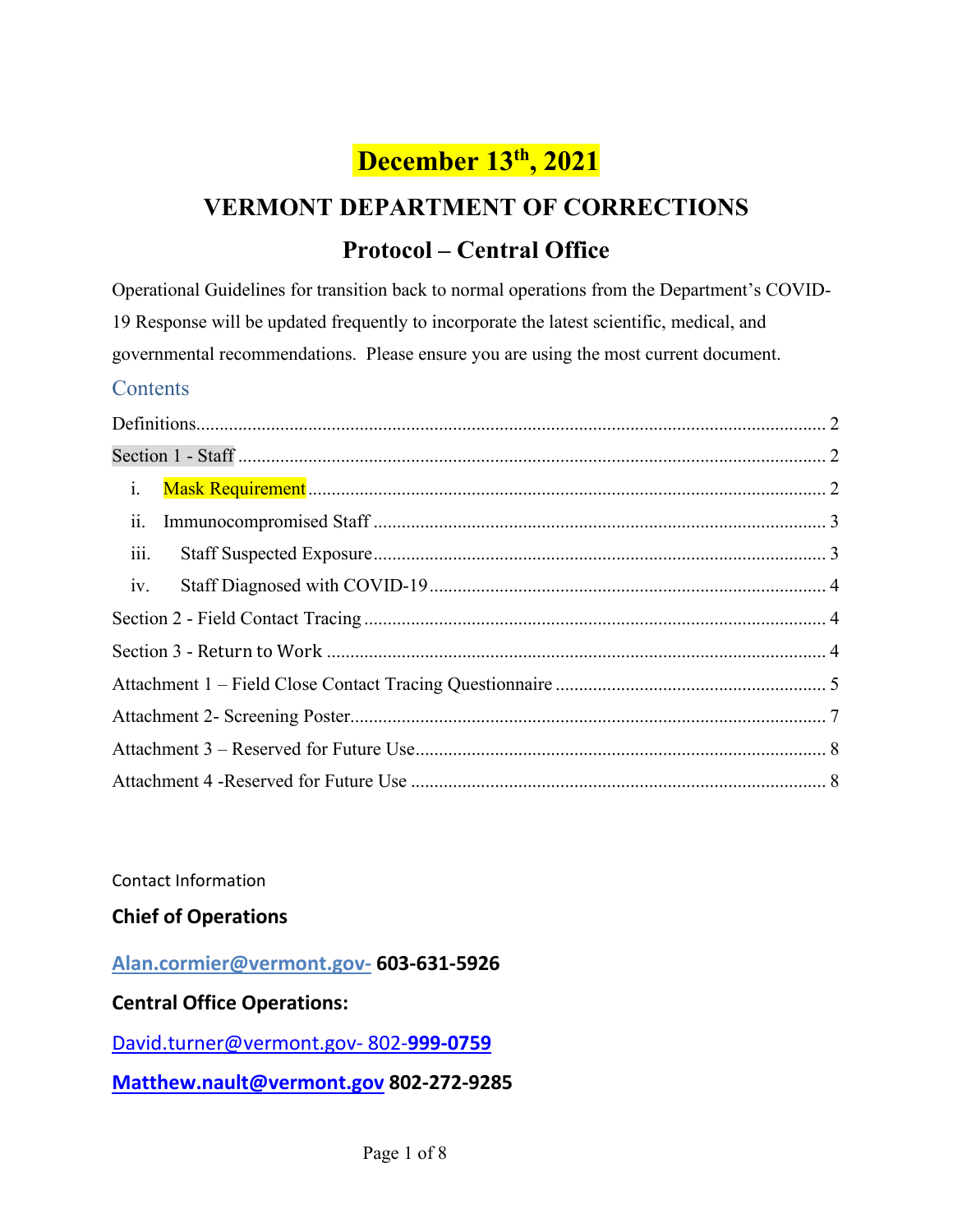**[Cheryl.Elovirta@vermont.gov](mailto:Cheryl.Elovirta@vermont.gov) 802-505-5822 Logistical Support [Bob.Arnell@vermont.gov](mailto:Bob.Arnell@vermont.gov-)**- **802-522-8031 Kory.Stone@vermont.gov- 802-338-0706 Protocol Updates [Tanya.Barber@vermont.gov](mailto:Tanya.Barber@vermont.gov) – 802-272-1369 Central Office Contact Tracer [Samuel.Santos@vermont.gov](mailto:Samuel.Santos@vermont.gov) -802-578-8044**

### <span id="page-1-0"></span>**Definitions**

- **a. Fully Vaccinated**: 2 weeks have passed since the second dose of the Pfizer or Moderna vaccine series OR 2 weeks have passed since a single dose of the Johnson & Johnson vaccine.
- **b. Immunocompromised:** Having an impaired immune system as diagnosed by a medical provider.

## <span id="page-1-1"></span>Section 1 - Staff

i. Mask Requirement

<span id="page-1-2"></span>Central Office is required to follow the mask requirements pursuant to the directions below:

- 1. Pursuant to Act1, An Act Relating to Temporary Municipal Rules in Response to COVID-19 (Special Session 2021), all staff must be in compliance with local municipal mask mandates while on duty.
- 2. Effective December 1, 2021, and until further notice, visitors to state facilities, which include the public, customers, contractors, and others who have business with the State, are required to wear masks while indoors in areas where they are unable to socially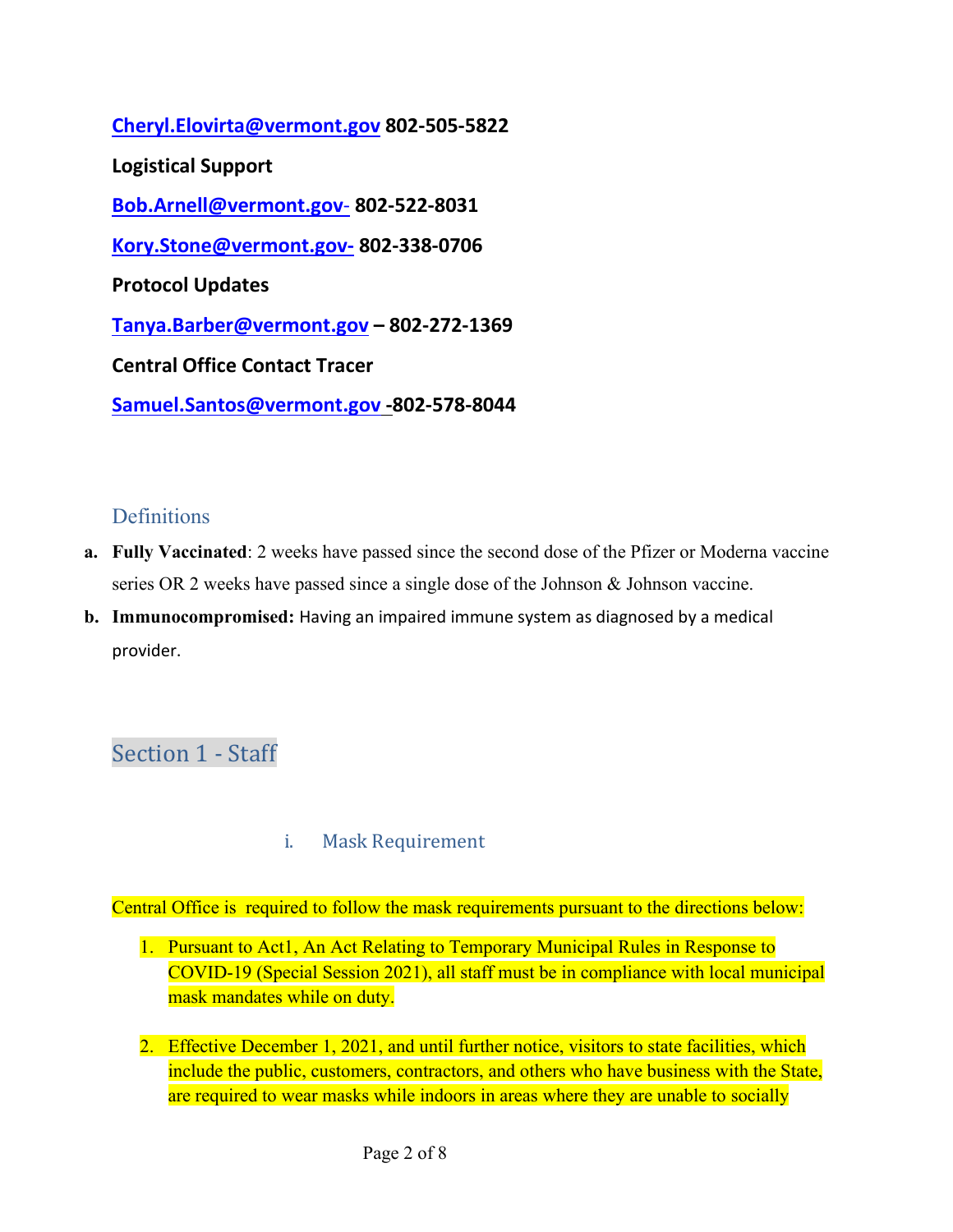distance. Although masking is not required at most state worksites for employees who have attested to being fully vaccinated, masks are recommended indoors when other people are present, regardless of vaccination status.

### ii. Immunocompromised Staff

- <span id="page-2-0"></span>1. If any staff feel they are immunocompromised, it is their responsibility to pursue accommodations through human resources.
- 2. If you believe you are disabled in accordance with the Americans with Disabilities Act and can still perform the essential functions of your position, with or without a reasonable accommodation, you may request an accommodation in accordance with State of Vermont Policy 3.2 – Reasonable Accommodation: Number 3.2 REASONABLE\_ACCOMMODATION.pdf [\(vermont.gov\)](https://humanresources.vermont.gov/sites/humanresources/files/documents/Labor_Relations_Policy_EEO/Policy_Procedure_Manual/Number_3.2_REASONABLE_ACCOMMODATION.pdf)

### iii. Staff Suspected Exposure

- <span id="page-2-1"></span>1. If a staff member has been FULLY VACCINATED or was COVID positive in the last 90 days and had a close contact exposure outside the work environment, or through unexpected work-related exposure, as defined by the Vermont Department of Health NO FURTHER ACTION REQUIRED unless they become symptomatic.
- 2. If a staff member is NOT FULLY VACCINATED and deemed a close contact they must quarantine and if they do not have symptoms after 7 days, the staff member can arrange for a COVID test through a health care provider or VDH.
- 3. If that test is negative, staff may return to work prior to the 14 days.
- 4. CO staff who regularly work in a facility CANNOT have been a close contact within the last 14 days prior to going into a facility.
- 5. If an employee becomes symptomatic at any time during the 7-day quarantine they should contact a medical provider and may not return to work while symptomatic.
- 6. Staff having close contact with someone else who has been a close contact, but has not themselves been diagnosed with COVID-19, does not require quarantine, unless otherwise directed by the VDH or a medical provider.
- 7. Staff having contact with someone who is pending a COVID-19 test does not require quarantine unless otherwise directed by the VDH or a medical provider.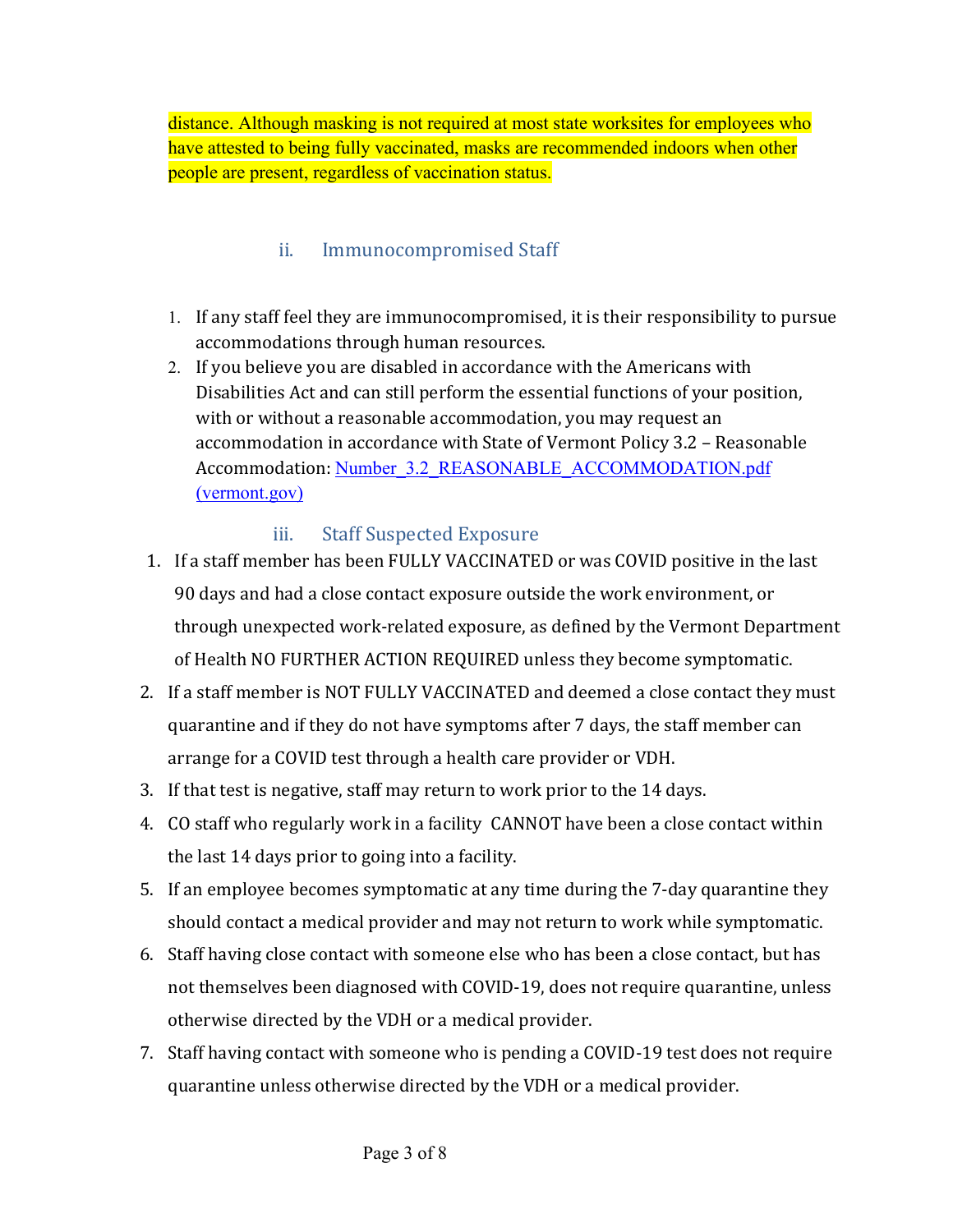#### iv. Staff Diagnosed with COVID-19

- <span id="page-3-0"></span>1. Staff who have confirmed COVID-19 should refer to Section 4 for specific return to work criteria.
- 2. They should contact their medical provider and may not return to work while symptomatic.

### <span id="page-3-1"></span>Section 2 - Field Contact Tracing

- 1. Central office contact tracer is Samuel Santos.
- 2. Any COVID-19 related questions regarding close contact should be directed to the central office contact tracer.
- 3. In the case of an outbreak staff may be contact by the central office contact tracer.

### <span id="page-3-2"></span>Section 3 - Return to Work

### **Symptomatic Staff Returning to work Following COVID 19 Positive Result:**

- 10 days since symptoms first appeared **and**
- 24 hours with no fever without the use of fever-reducing medications **and**
- Other symptoms of COVID-19 are improving\*

*\*Loss of taste and smell may persist for weeks or months after recovery and need not delay the end of isolation*

### **Staff who were asymptomatic throughout their infection:**

At least 10 days have passed since the date of their first positive viral diagnostic test.

**Staff who are immunocompromised or have symptoms that persist for longer then 10 days should seek the advice of a health care provider prior to returning to work.** 

### **Staff experiencing symptoms but NOT confirmed COVID 19 positive**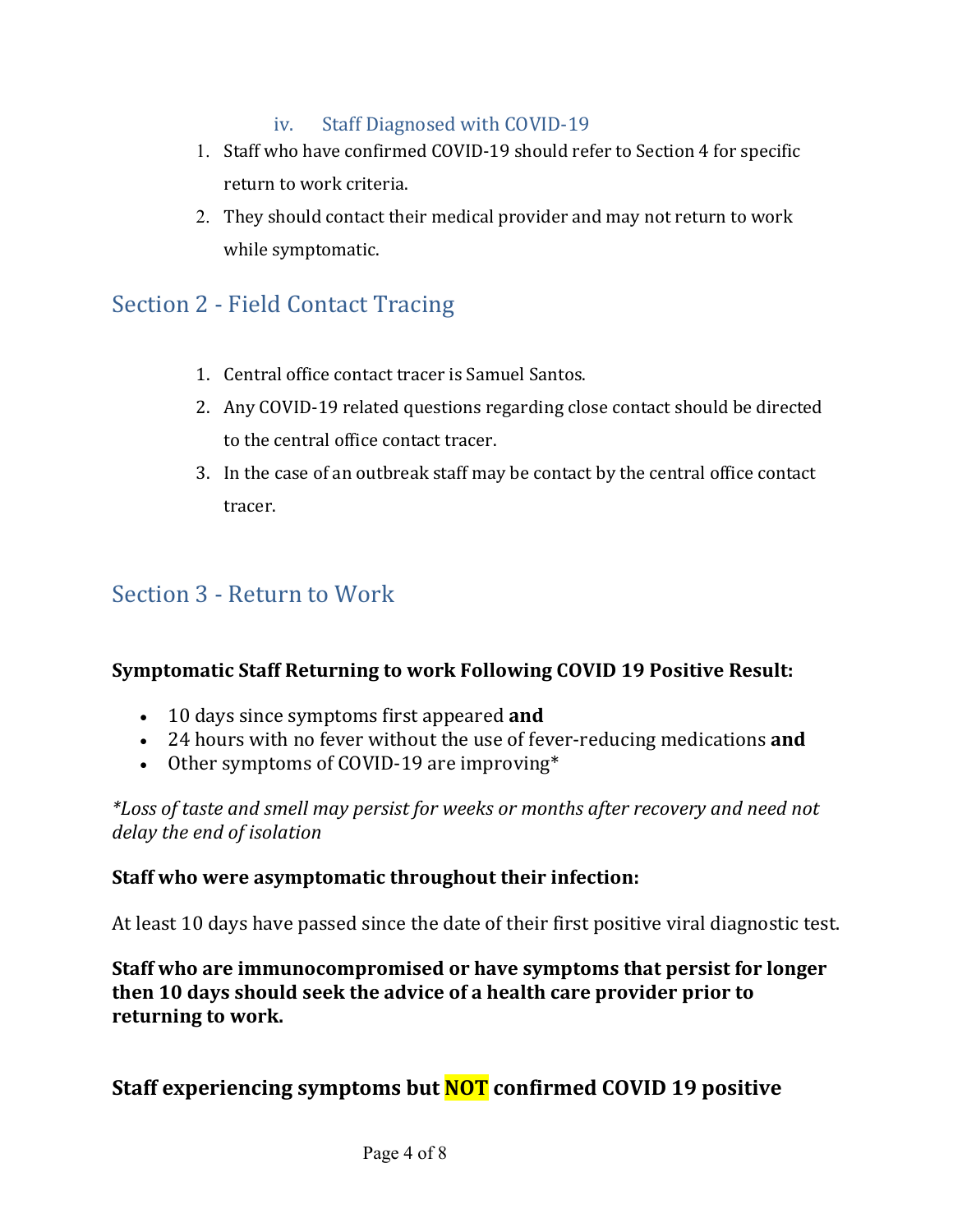#### **Symptomatic Staff may return to work if they fall under any of the 3 categories listed below:**

- Staff must be symptom free for 48 hours before returning to work
- Staff who are cleared by a medical provider may return to work as directed
- Staff who have received a negative COVID 19 PCR test may return to work

# <span id="page-4-0"></span>Attachment 1 – Field Close Contact Tracing Questionnaire

Name\_\_\_\_\_\_\_\_\_\_\_\_\_\_\_\_\_ Date \_\_\_\_\_\_\_\_\_\_\_

### The CDC defines **close contact** as anyone who was **within 6 feet** of an infected person **for at least 15 consecutive minutes.**

1. Using the standard above, at any point were you in close contact with

 $\frac{1}{2}$   $\frac{1}{2}$   $\frac{1}{2}$   $\frac{1}{2}$   $\frac{1}{2}$   $\frac{1}{2}$   $\frac{1}{2}$   $\frac{1}{2}$   $\frac{1}{2}$   $\frac{1}{2}$   $\frac{1}{2}$   $\frac{1}{2}$   $\frac{1}{2}$   $\frac{1}{2}$   $\frac{1}{2}$   $\frac{1}{2}$   $\frac{1}{2}$   $\frac{1}{2}$   $\frac{1}{2}$   $\frac{1}{2}$   $\frac{1}{2}$   $\frac{1}{2}$ 

If yes-

When?

How long?

What was the proximity (distance between) to \_\_\_\_\_\_\_\_\_\_?

Were you wearing a mask? What type?

Was \_\_\_\_\_\_\_\_ wearing a mask? What type?

2. Did you remove your mask at any point in the vicinity of \_\_\_\_\_\_\_\_\_\_\_\_\_\_? For how long?

What was the distance between you and \_\_\_\_\_\_\_\_?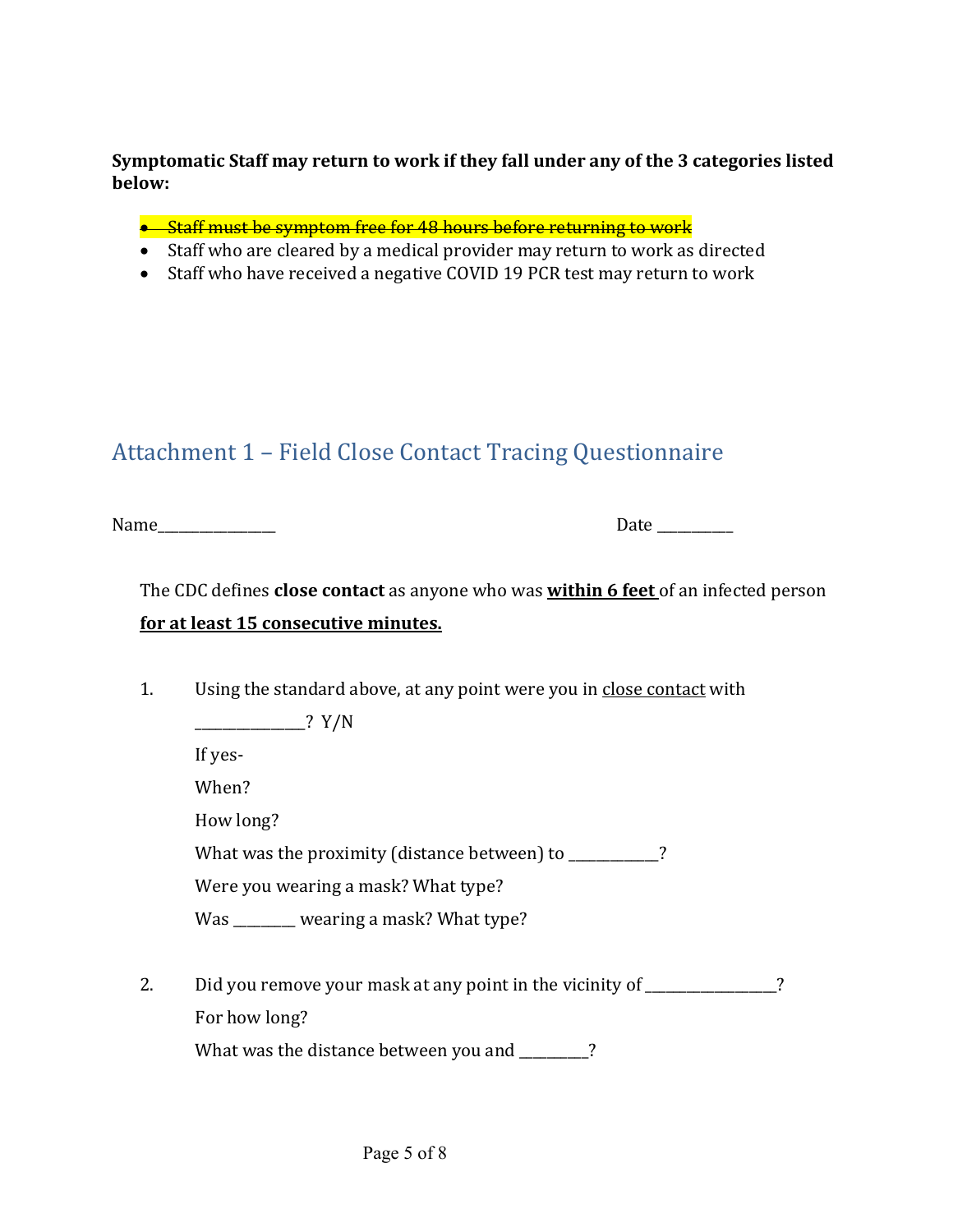- 3. Do you have any symptoms? Fever or chills, Cough, Shortness of breath or difficulty breathing, Fatigue, Muscle or body aches, Headache, New loss of taste or smell, Sore throat, Congestion or runny nose, Nausea or vomiting, Diarrhea.
- 4. When did the symptoms start?
- 5. Have you had any close contact with any DOC staff at or outside of work/office in the two days prior to symptoms starting? If Asymptomatic- have you had any close contact with DOC staff since exposure? Please advise if masks were worn and what type.
- 6. Have you had any close contact with offenders in the two days prior to symptoms starting? If Asymptomatic- have you had any close contact with offenders since exposure? Please advise if masks were worn and what type.
- 7. Any recent contact with a confirmed COVID positive person? When? What was the distance between you and them? What was the duration of the contact?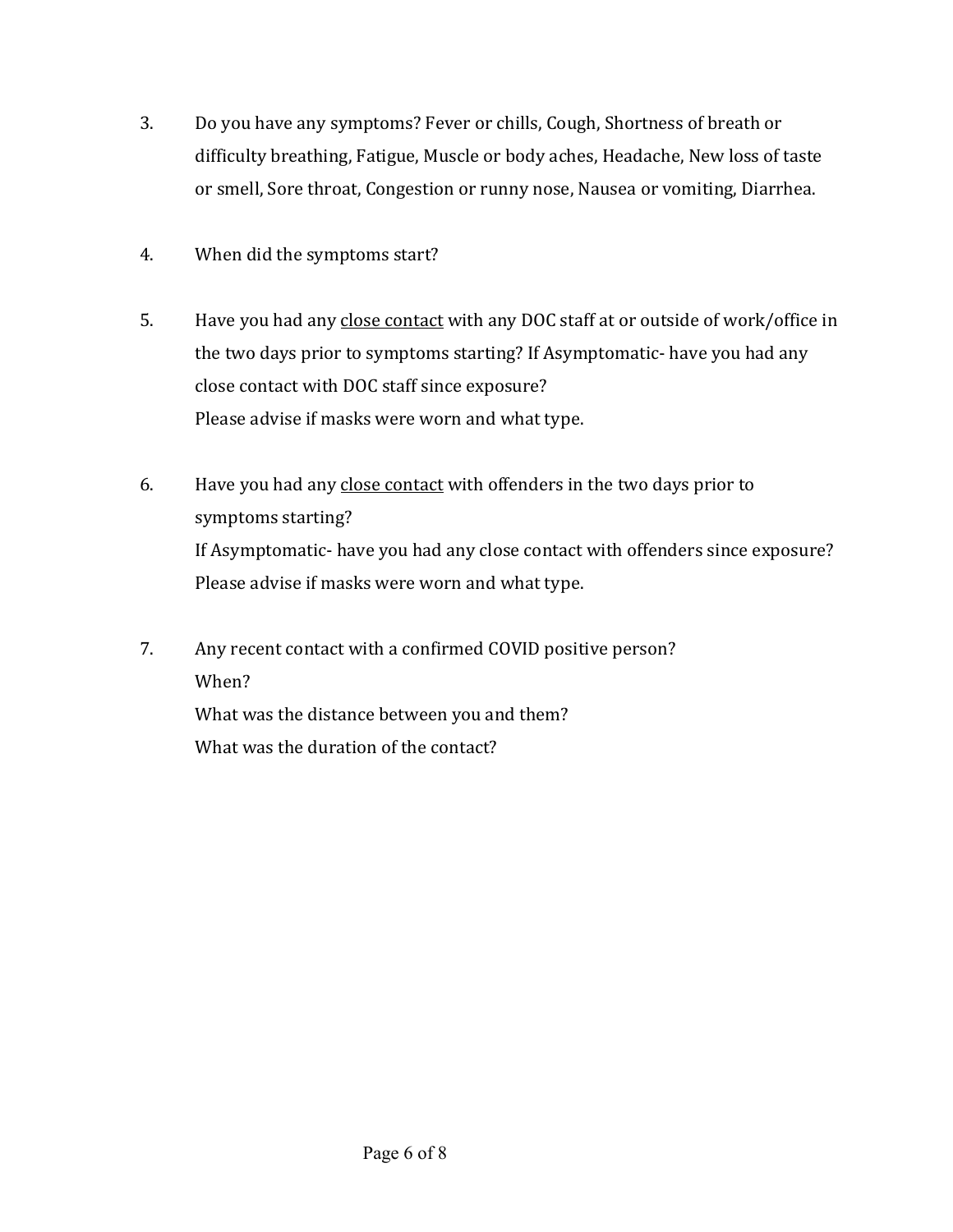<span id="page-6-0"></span>Attachment 2- Screening Poster



# **PLEASE READ PRIOR TO ENTRY**

**FEVER, SHORTNESS OF BREATH, COUGH, NASAL CONGESTION, RUNNY NOSE, SORE THROAT, LOSS OF TASTE OR SMELL, NAUSEA, VOMITING/AND OR DIARRHEA** 

# **MASKS ARE REQUIRED FOR ANY VISITOR ENTERING THE BUILDING AND ANYONE WHO IS NOT FULLY VACCINATED**

**IF YOU HAVE HAD ANY OF THE ABOVE SYMPTOMS IN THE LAST 48 HOURS DO NOT ENTER THE BUILDING AND CONTACT YOUR SUPERVISOR OR CANCEL YOUR VISIT.**

- **IF YOU HAVE A CHRONIC MEDICAL CONDITION THAT CAUSES COVID-19 LIKE SYMPTOMS PLEASE DISCUSS WITH YOUR PROVIDER PRIOR TO ENTERING THE BUILDING**
- **FULLY VACCINATED INDIVIDUALS SHOULD NOT ENTER THE BUILDING IF THEY ARE CURRENTLY**
- **EXPERIENCING ANY OF THE LISTED COVID-19 SYMPTOMS**
- **IF YOU DEVELOP ANY OF THESE SYMPTOMS WHILE AT WORK NOTIFY YOUR SUPERVISOR.**

CORONAVIRUS (COVID-19)